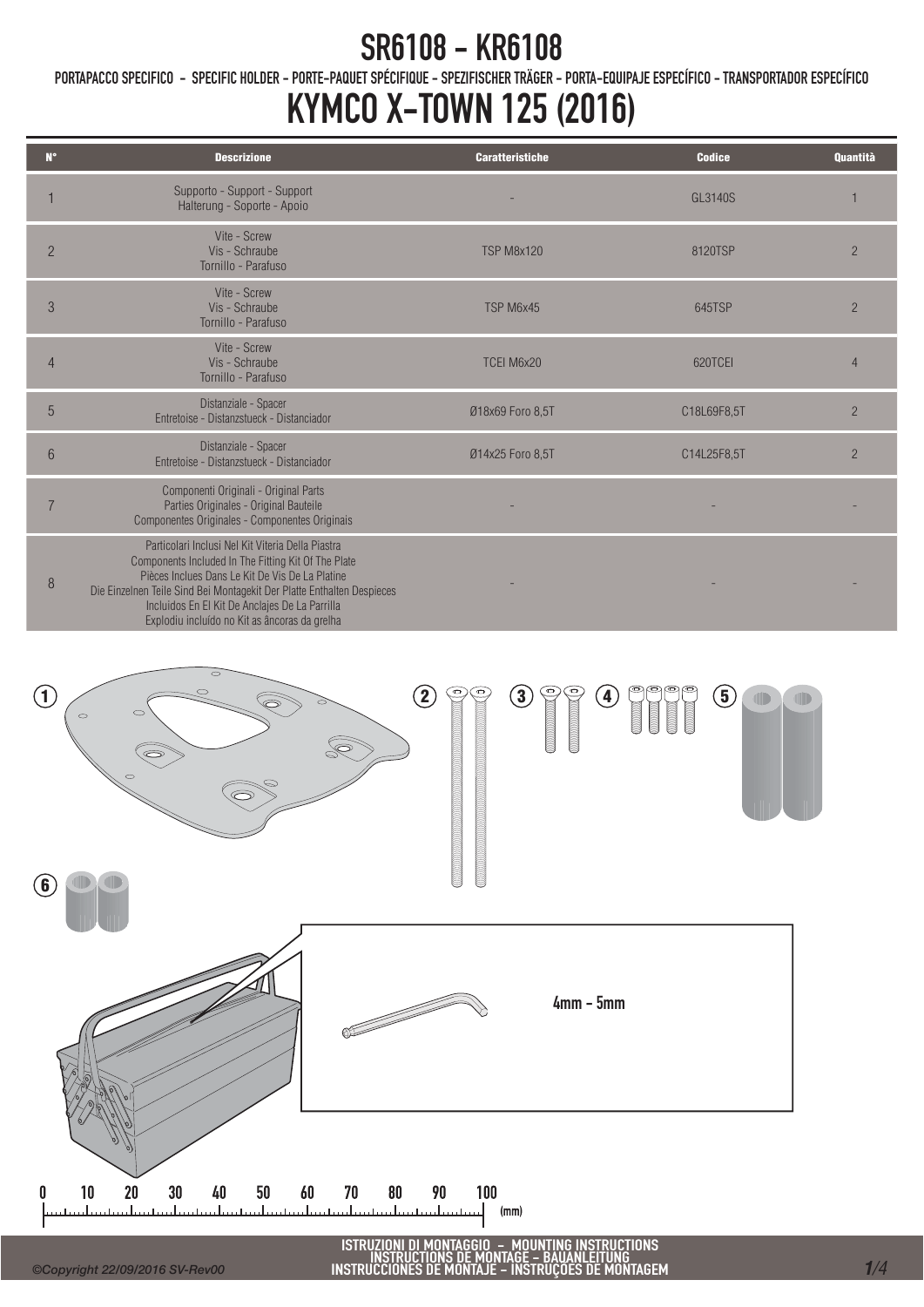PORTAPACCO SPECIFICO - SPECIFIC HOLDER - PORTE-PAQUET SPÉCIFIQUE - SPEZIFISCHER TRÄGER - PORTA-EQUIPAJE ESPECÍFICO - TRANSPORTADOR ESPECÍFICO

### KYMCO X-TOWN 125 (2016)

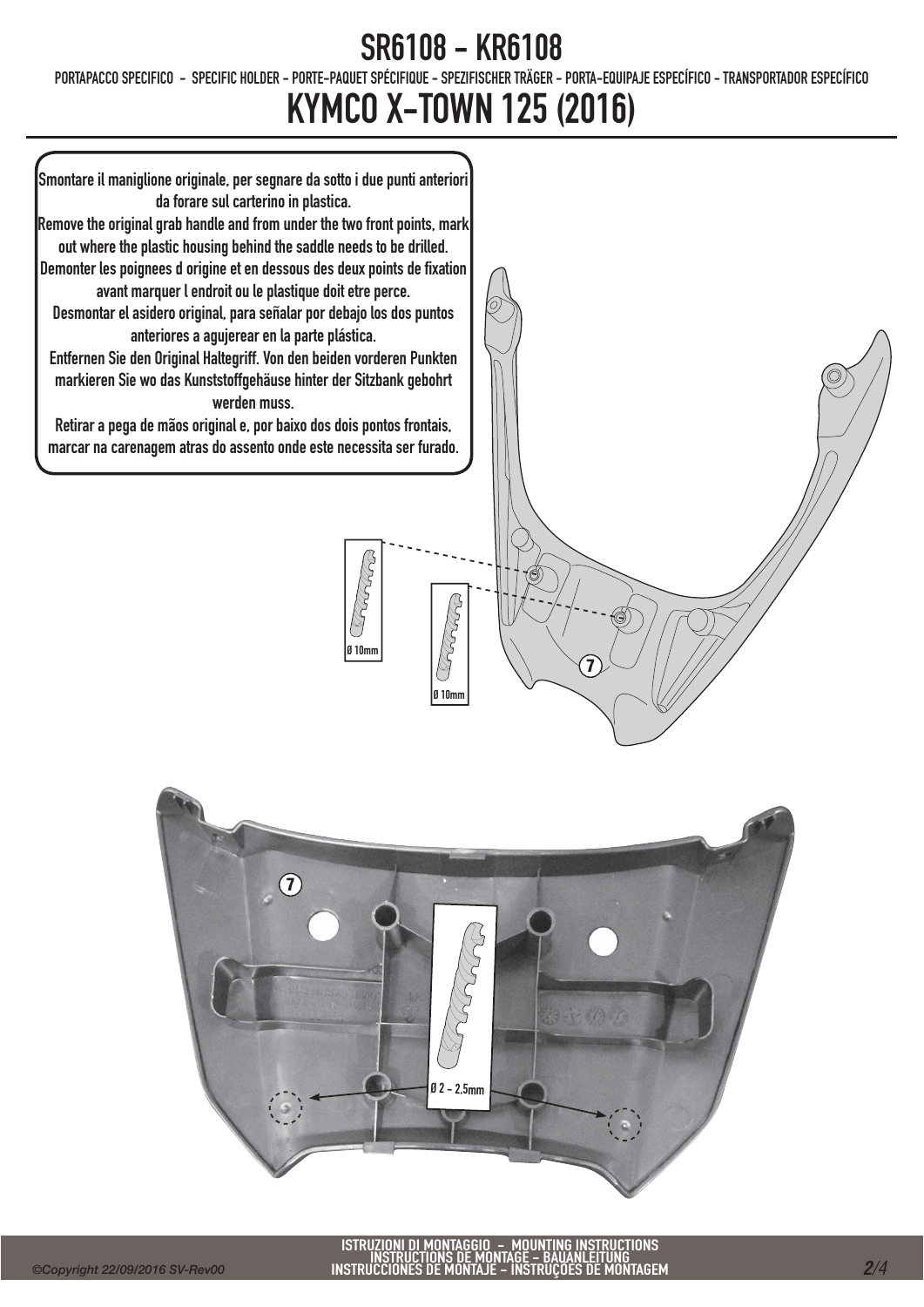PORTAPACCO SPECIFICO - SPECIFIC HOLDER - PORTE-PAQUET SPÉCIFIQUE - SPEZIFISCHER TRÄGER - PORTA-EQUIPAJE ESPECÍFICO - TRANSPORTADOR ESPECÍFICO

## KYMCO X-TOWN 125 (2016)